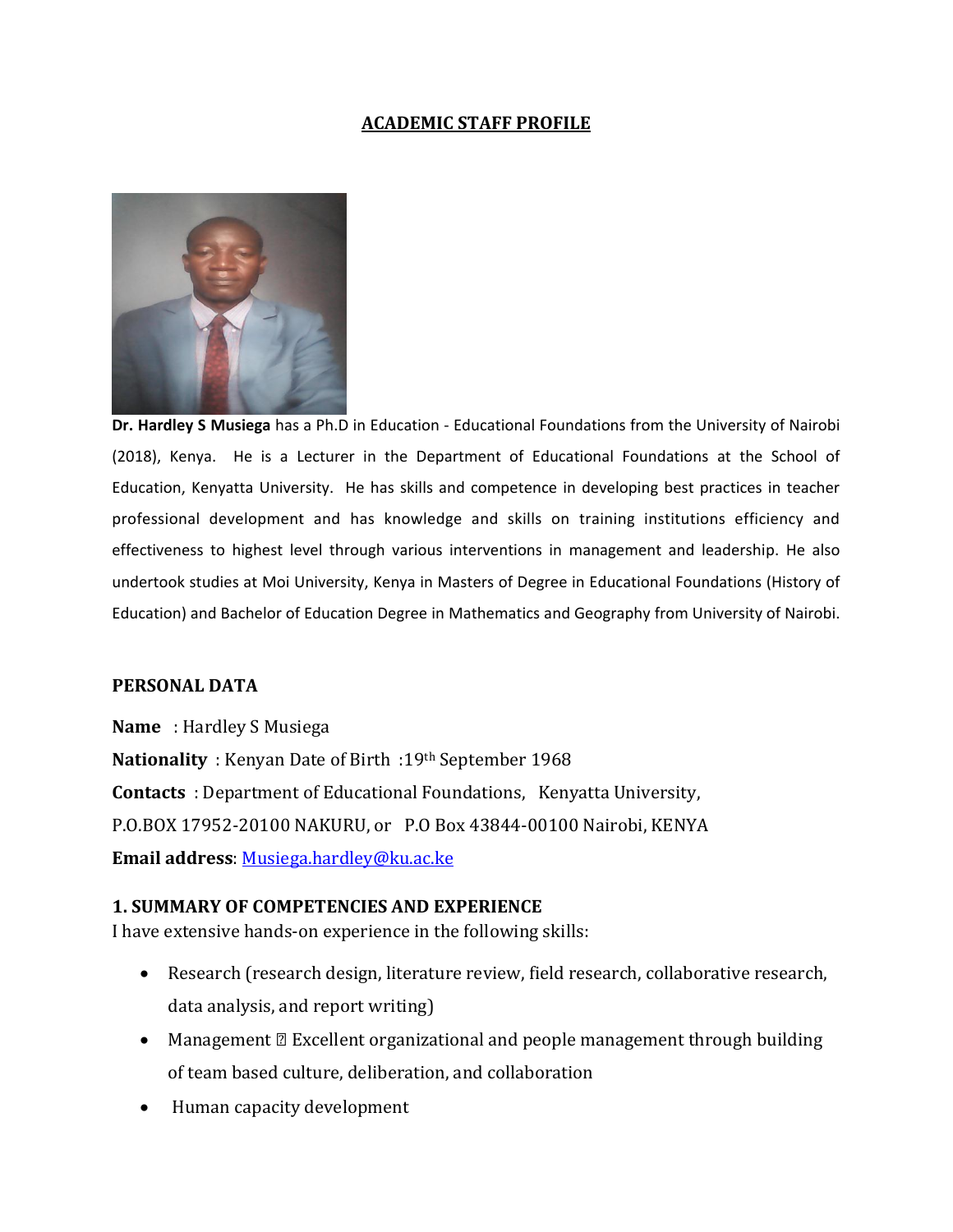- Management of training (analysis of training needs; workshop design, facilitation, and evaluation)
- Extensive teaching experience at high school and university level in Kenya

# **2. EDUCATION STATUS**

- **PhD in Education** (Educational Foundations Dec 2018), University of Nairobi
- Master of Education in History of Education 2013 Moi University, Kenya
- Kenya Certificate in Community Based education enterprise services, 2008
- Bachelor of Education (Honours) 2006 University of Nairobi, Kenya
- Primary Teachers Education (P 1)1991- SHANZU T.T.C
- K.C.E 1987 (2nd Division) -Chavakali High School, Vihiga County
- C.P.E-Certificate of Primary Education- 1983 (26 points).

# **3. RELEVANT SKILLS AND EXPERIENCE**

- Successfully managed a vibrant teaching learning co-ordination) of Kenyatta University entailing 40 members of staff-Timetable in charge- Nakuru Campus 2016 ongoing
- Successfully managed a vibrant volunteer program- free medical service to the community at the Ekatsombero Christian Church entailing over 300 volunteers-2015
- SMASSE Science and Panel Subject panel member at Emuhaya District-Vihiga County from 2010 to 2016 spearheaded improvement of Mathematics among secondary schools in the district
- Successfully managed the Mathematics department, entailing training needs analysis, workshop design, maintaining skills inventory, and training impact assessment, for the 12 staff members of Hobunaka Secondary school, Kenya
- Successfully managed the teaching programmes of Keveye primary school as a deputy headteacher comprising of 23 members , Kenya 2002- 2006,

# **2 RESEARCH & WORK SKILLS**: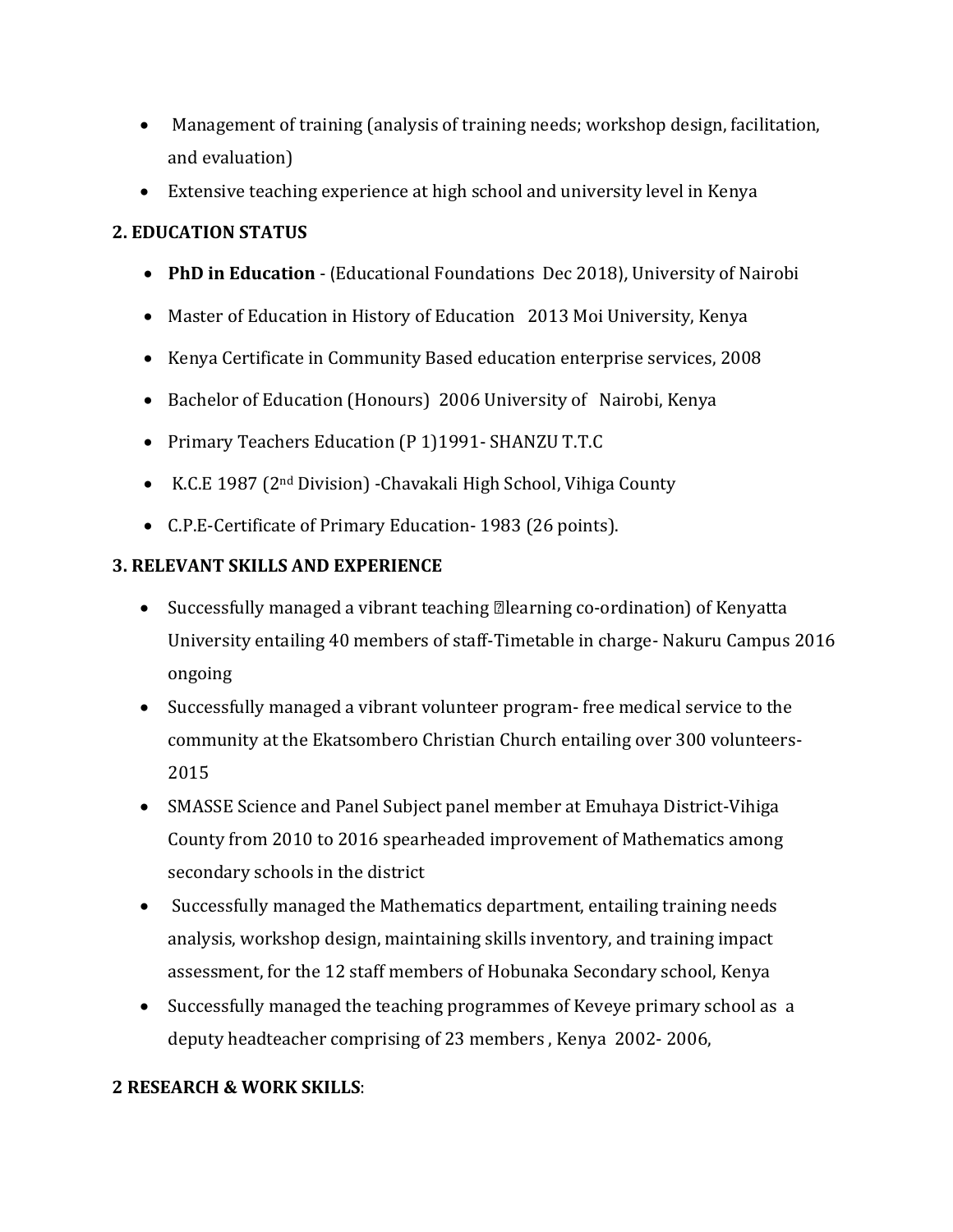- Proficient in research design, field research, data analysis, and report writing
- Successfully completed a research project on the growth and development of education: A case of Bunyore girl' s high school, 1989 -1993 Moi University Kenya. Key outputs included coordinating meetings, review of literature, and report writing
- Successfully completed an extensive collaborative research project comprising of three public universities in Kenya namely Kenyatta University, Moi University and University of Nairobi on the Growth and Development of Masters degree programmes in Public Universities, A case of Departments of Educational Foundations, 1992 to 2014
- Successfully taught EFN' s 102, 204, 302 & 402 (History of Education, Sociology of Education, Philosophy of Education & Comparative Education) course in the department of Educational Foundations, Kenyatta University with excellent student evaluations
- Successfully taught EDF course 102, History of Education course in the department of Educational studies, Mount Kenya University with excellent student evaluations, 2015
- Taught various undergraduate Geography courses in the department of Humanities and Educations, Great Lakes University -Kenya
- Ongoing key role in facilitating the duties of volunteer coordinator of Pastors cooperative Society Vihiga County to empower pastors of various at the Christian churches economically. Such duties included constitution making of the Sacco, recruitment, training, deployment, and supervision of volunteers
- Developed and used people skills, including listening, capacity to influence, and relationship building to run a variety of community programs in Vihiga County-Kenya.
- **3 COMPUTER SKILLS**  Proficient in Microsoft Office and Outlook

## **4. WORK EXPERIENCE: UNIVERSITY SETTING**

Designation: Lecturer 2019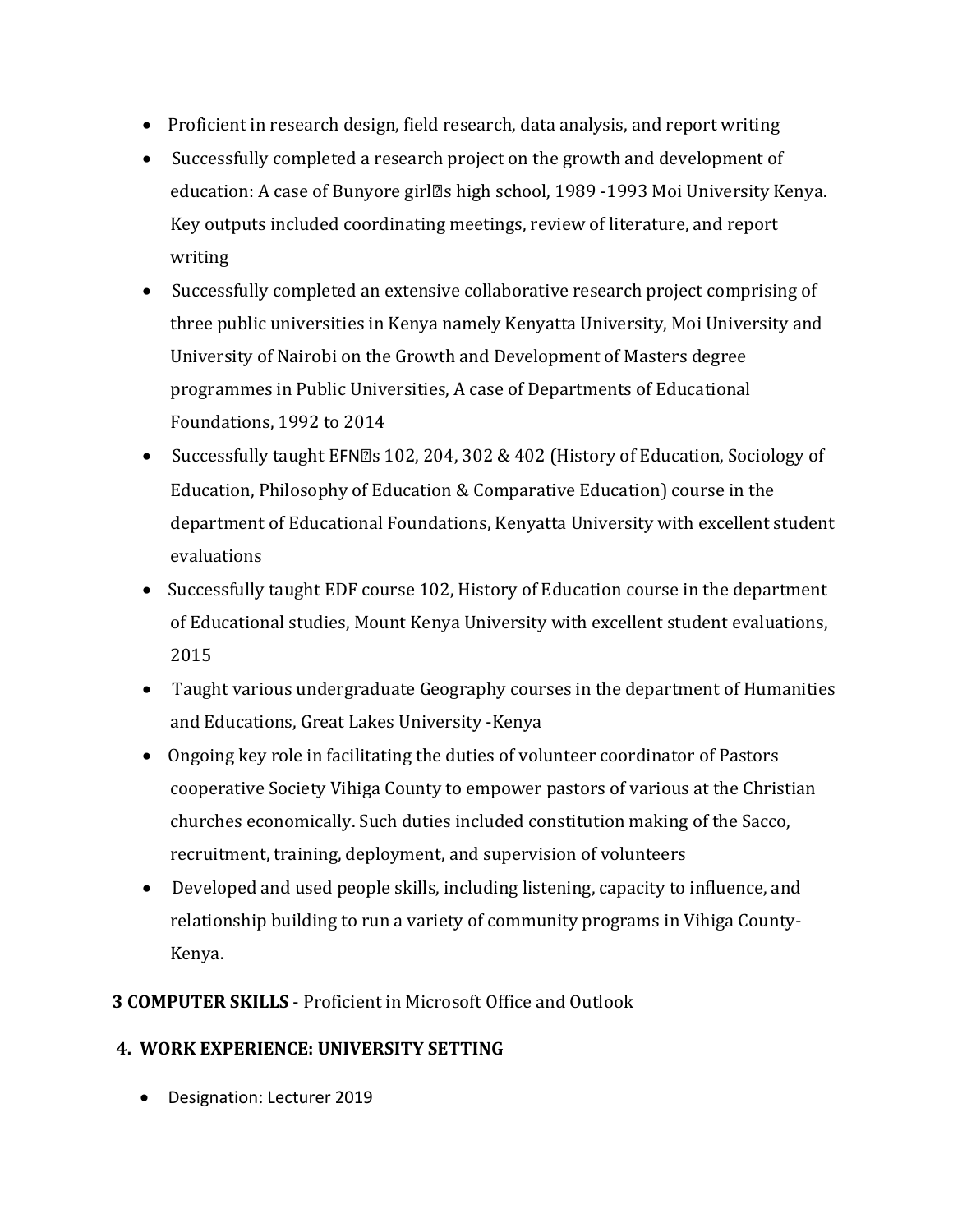- Designation: Tutorial Fellow (Contract) 2016 to 2018 Institution: Kenyatta University Field: Educational Foundations Courses
- Designation: Part-Time Lecturer, 2014 to 2016 Institution: Great Lakes University of Kisumu Field: Geography, Comparative Education
- Designation: Part-Time Lecturer, 2015 Institution: Mount Kenya University Eldoret Campus Field: History of Education
- Designation: Part-Time Lecturer, 2014 to 2015 Institution: Presbyterian University of East Africa Field: Geography
- Designation: Intern Lecturer, 2014 Institution: University of Eldoret Field: History of Education

## **WORK EXPERIENCE: WITH – T.S.C**

- Designation: Teacher, 2008 2016 Institution: Hobunaka Secondary School Field: Mathematics and Geography
- Designation: Teacher, 2006-2007 Institution: Tsimbalo Secondary School Field: Mathematics and Geography
- Work Experience: Primary School Setting Designation : Teacher, 1998-2006 Institution: Keveye Primary School Field: Mathematics and Social studies
- Designation: Teacher, 1991-1997 Institution: Eregi girls Primary School Field: Mathematics, Science and Social studies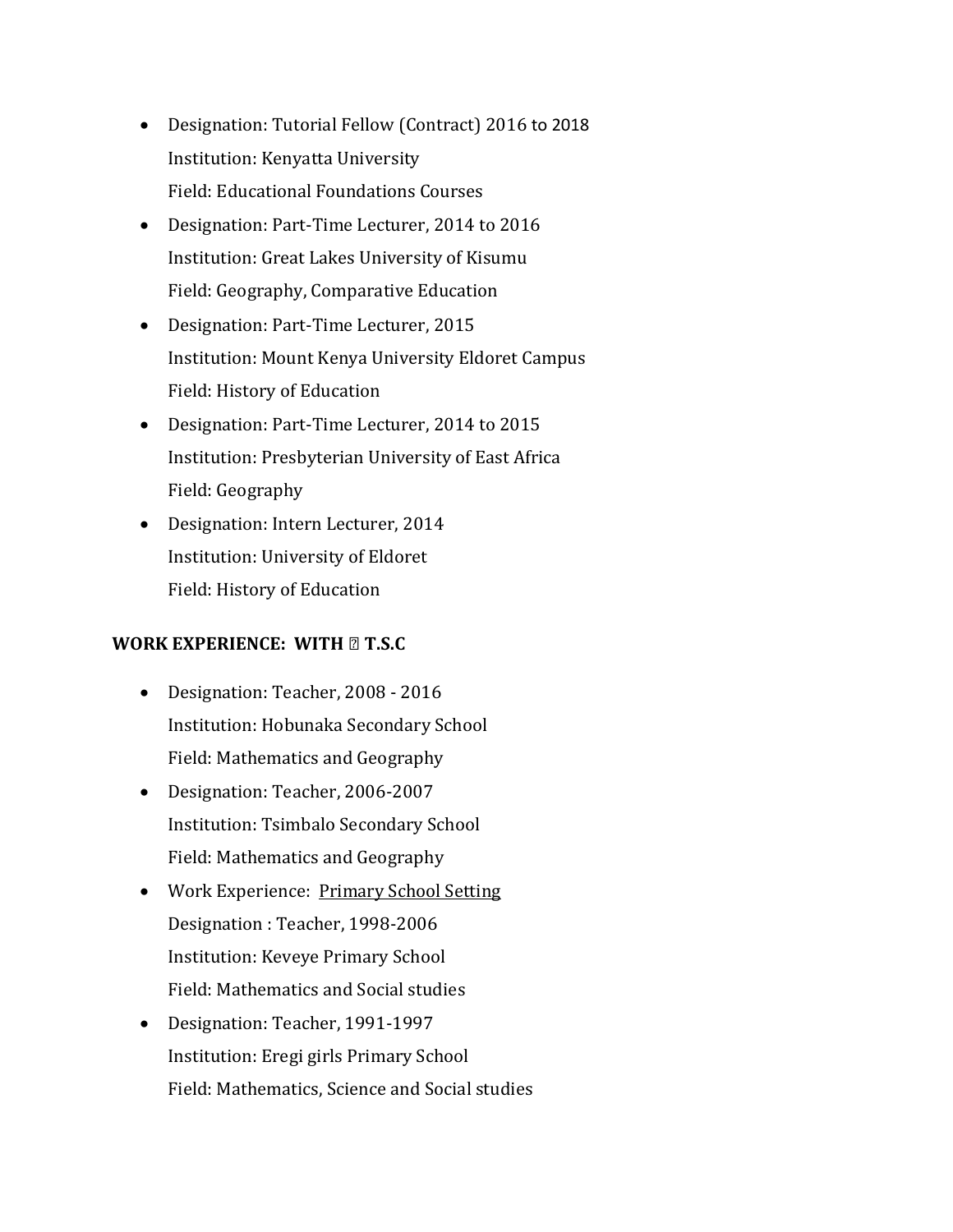#### **5. SERVICE**

- Member of campus management committe, Nakuru campus, Kenyatta University
- In Charge of Teaching Time Table at Kenyatta University-Nakuru Campus
- Member, organizing committee Examination panel for educational Foundations Nakuru Campus
- Member of Disciplinary Committee Nakuru Campus
- Member of Library Committee Nakuru Campus, Kenyatta University

## **6. PUBLICATIONS**

- An examination of Master Degree Programmes at University of Nairobi:Department of Educational Foundations, 1993-2014, IJHSS Vol 6 Issue (Nov 2018), ISSN 2321-9203 . www.theijhss.com
- Postgraduate in Educational Studies in African Public Universities. IJSR Vol. 6 Issue 11 November 2017. (Id ART20178207)
- The Impact of Academic Staff Establishment on Masters degree programmes in Kenyan Public Universities; A Case of departments of Educational Foundations from 1993 to 2014. IJSR Vol. 5 Issue 8 2016. (Id ART 2016601).
- The Church of God and Education in Vihiga County-Kenya 1938-1989 Hardley Musiega Sogoni (2014). Church of God Involvement in Kenyan Educational growth and Development, Lap-Lambert Academic Publishing, (ISBN: 978-3-659-52593-3)
- Academia.edu weekly digest (2015), Title: Human and Infrastructure Development of Education by The Church of God; Case study of Bunyore Girls High School, Vihiga County, Kenya 1938-1989.

## **7. MEMBERSHIP TO ACADEMIC ORGANIZATION**

- A member of Africa for Research in Comparative Education Society (AFRICE-Kenya)
- Centre for Comparative Education, Kenya (CCEK)

## **8. SCHOLARLY SEMINARS, WORKSHOPS AND CONFERENCE**

 5th September 2018 Workshop training on Kusoma Integrated platform by Digital School at the digital school Kenyatta University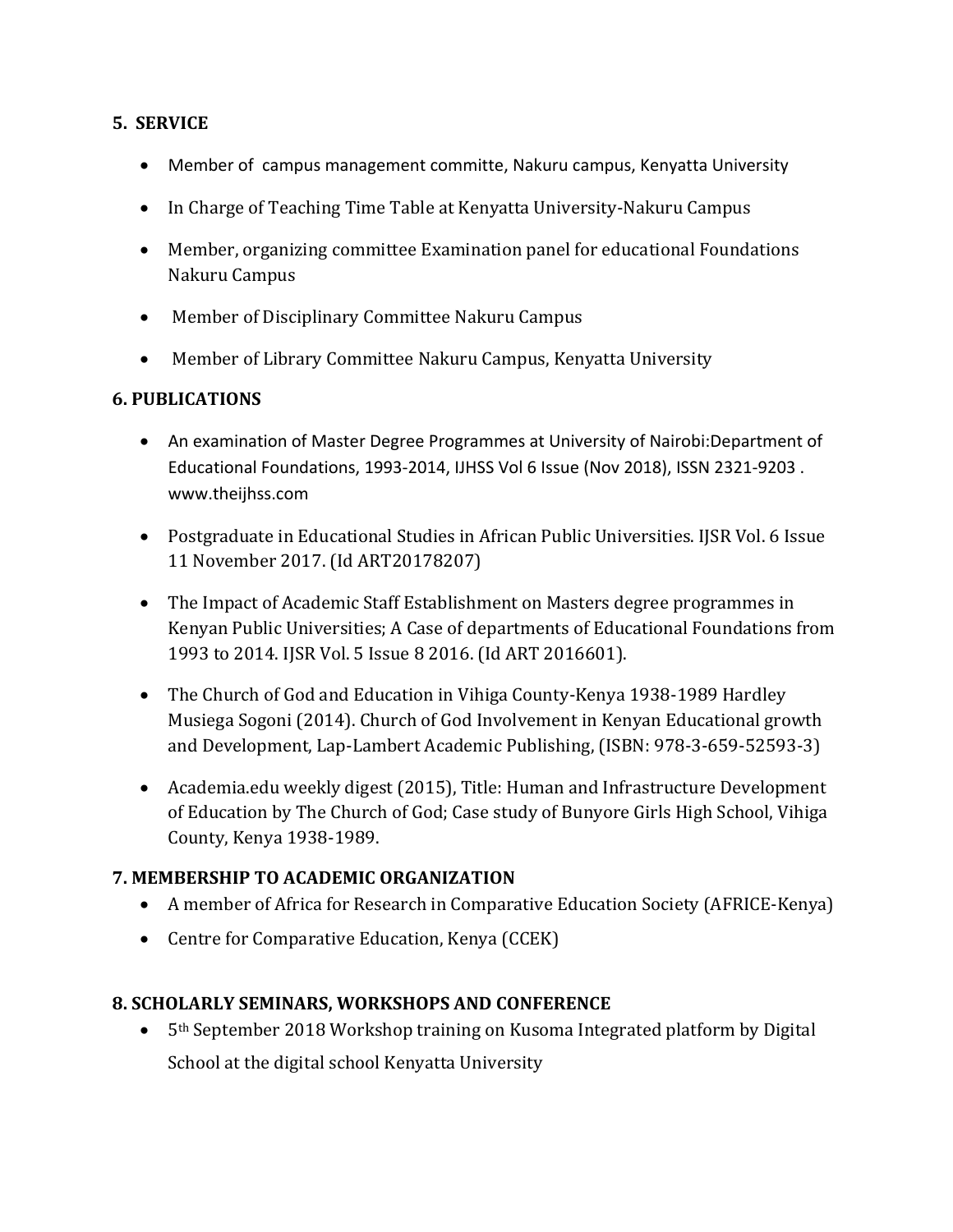- 19th September 2017 Workshop training on online courses by Digital School at the digital school Kenyatta University
- 31<sup>st</sup> August 2017: Capacity building workshop for the masters and PhD students held at Kenyatta University BSSC RM 14
- 27<sup>th</sup> June 2017: Postgraduate Research Capacity Training-Effective Power Point held in Kenyatta University
- 8<sup>th</sup> June 2017 attended briefing on external examiners forum at Kenyatta University – Educational Foundations Courses
- 5<sup>th</sup> to 6<sup>th</sup> April 2017 Training on Setting and Marking of Examination held at Kenyatta University BSSC RM 14
- 9th July 2016: Academic writing training workshop held at Ambassadeur Hotel Nairobi by CCEK
- 18-19 June 2015- Attended AFRICE Kenya conference at Kenya Science Campus, University of Nairobi; Education in Africa: Reflections Beyond 2015 MDGs-Comparative perspectives.
- 13<sup>th</sup> April 2014 GABA workshop Eldoret: presented a paper on, The Contributions of the Church of God in the Growth and Development of Educations: A Case Study of Bunyore Girls' and Ingotse Boys High School, Western Province, Kenya 1923-1989 - Catholic University of East Africa,
- 2(Two weeks) Training by Community Based Development Services organization and certificate awarded on 13th March 2009.

## **REFEREES:**

Dr. Peter Mugo Gathara H.O.D- Department of Educational Foundations – Kenyatta University P.O.Box 88-10300, Kerugoya **Mob**: 0723848933 **Email**: mugogathara@gmail.com

Dr. Daniel Komo Gakunga Senior Lecturer & Coordinator Postgraduate programmes Department of Educational Foundations – University of Nairobi; P.O.BOX 92 Kikuyu **Mob**: 0728088020 Email: [gakungadk@gmail.com](mailto:gakungadk@gmail.com)